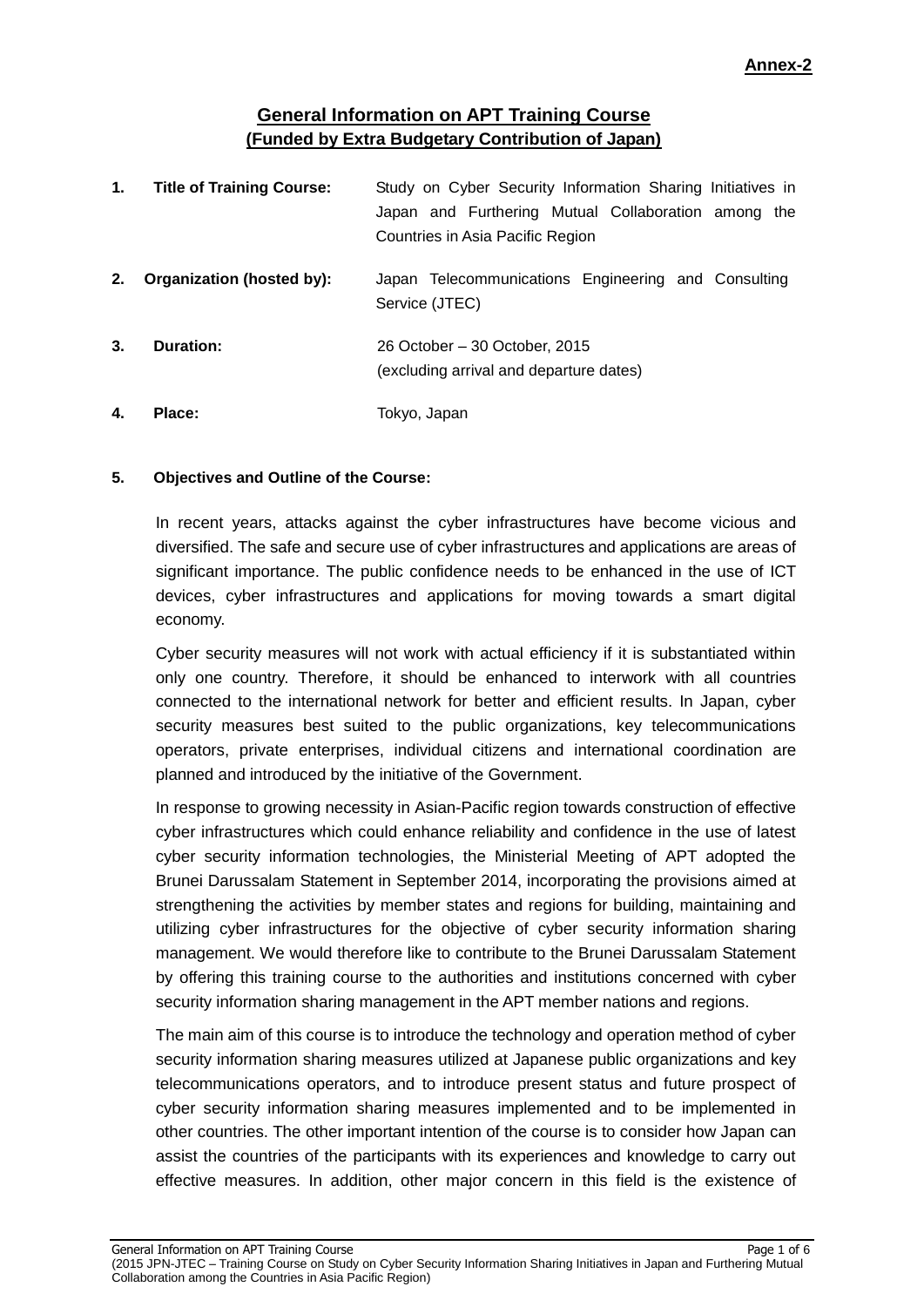inappropriate and harmful email to us in the cyber infrastructures which might hinder cyber-wellness in the smart digital economy.

The important items contained in this training course are as follows:

- Cyber security information policy in Japan
- Cyber security information sharing measures in Japanese ICT industry
- Research and development of information and cyber security related technologies and methodologies in Japan
- $\div$  Understanding the most up-to-date activities of cyber security information sharing measures, technology and operation, in coordination with
	- ・ MIC (Ministry of Internal Affairs and Communications of Japan)

・ JPCERT/CC (Japan Computer Emergency Response Team Corporation Centre)

e.g: "TSUBAME" Internet threat management system

- ・ KDDI CSIRT (An example of CSIRT by Primary ISP and Telecoms operator)
- ・ NTT CERT (An example of CERT by Primary ISP and Telecoms operator)
- ・ NICT (National Institute of Information and Communications Technology, Japan) e.g: "NICTER" / Network Incident analysis Center for Tactical Emergency Response
- ・ ISACT (Telecommunications Information Sharing and Analysis Center Japan)
- Introduction of technology and operation for prevention of access to inappropriate and harmful contents in cyber infrastructures
- Discussion sessions with Japanese specialists for finding optimal cyber security information sharing management system and its installation projects coping with different cases specific to nations in Asia-Pacific Region
- Sharing information, finding the best solution to specific needs required in the region and the countries of each participant, building professional relationship between participants, and between participants and specialists for enhancing information and cyber security information sharing management system in the Asia-Pacific Region.

These items in the training are presented in the forms of lectures, technical observation visits and demonstrations.

#### **6. Schedule:**

Please refer to the attached schedule, Appendix 1, that is subject to change for elaboration and/or adjustment.

#### **7. Venue:**

Japan Telecommunications Engineering and Consulting Service (JTEC) Address: 8-1-14 Nishigotanda, Shinagawa-ku, Tokyo 141-0031, Japan

URL: **<http://www.jtec.or.jp/english/index.html>**

Tel: +81 3 3495 5215

Fax: +81 3 3495 5219

Person in charge: **Mr. Ken-ichi Sugii (e-mail: [k.sugii@jtec.or.jp\)](mailto:k.sugii@jtec.or.jp)**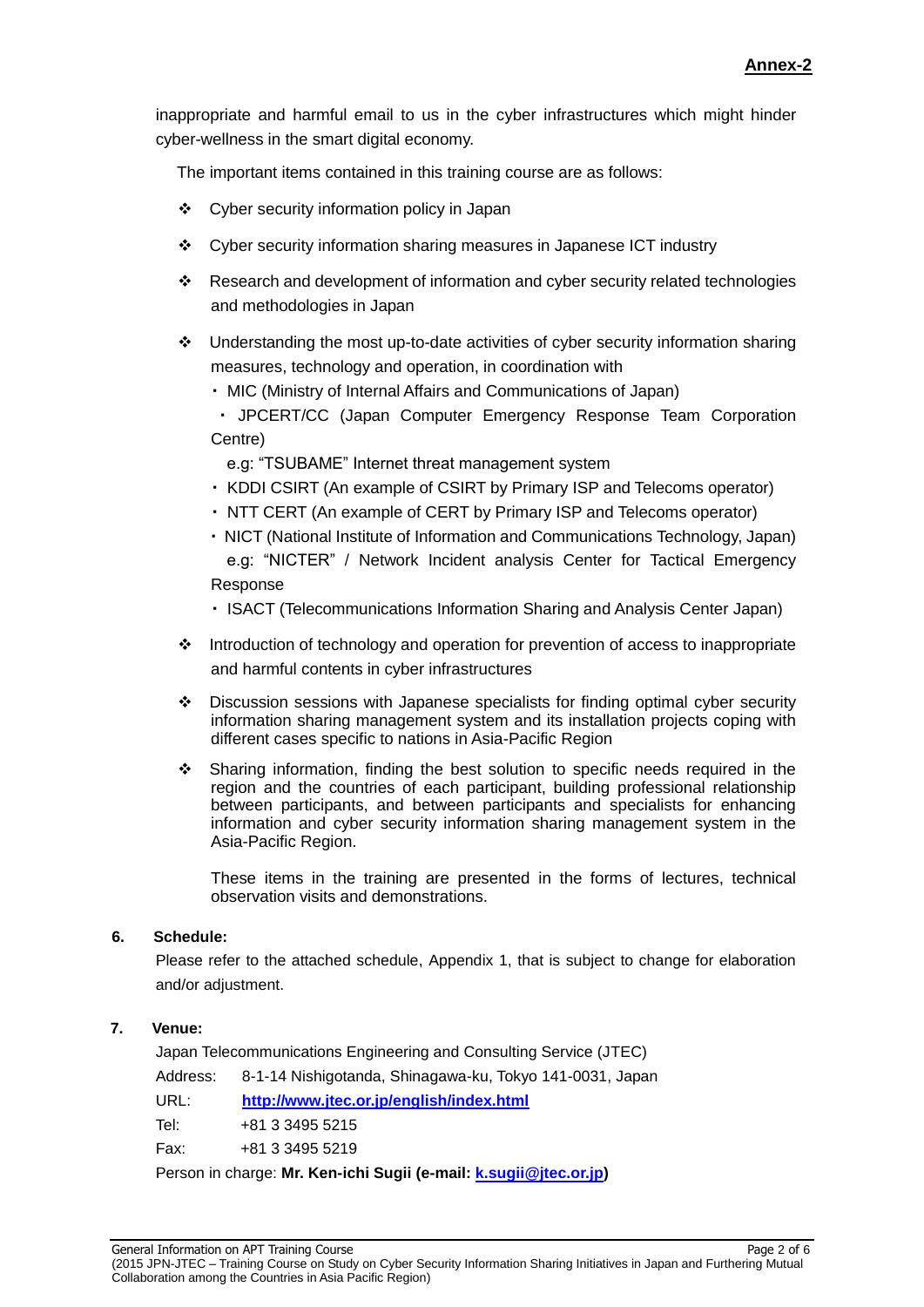# **8. Reception at the Airport:**

- On their arrival at Narita International Airport the participants will be met by the host organization's travel agency staff and guided to their hotel.
- $\cdot \cdot$  At the time of check-in at their hotel, the participants will be given necessary information by the host organization.

Public Transportation and Travel Time:

Narita International Airport (NRT) --- (100min/bus) ---

Shinjuku Washington Hotel --- (40min/train) ---

JTEC

# **9. Hotel accommodation:**

# **Shinjuku Washington Hotel (Main Building)**

3-2-9 Nishi-Shinjuku, Shinjuku-ku, Tokyo 160-8336, Japan

- Tel: +81 3 3343 3111
- Fax: +81 3 3342 2575
- URL: **<http://www.shinjyuku-wh.com/english/> <http://shinjuku.washington-hotels.jp/cn/> (**中文**) <http://shinjuku.washington-hotels.jp/th/>** ( **)**

# **10. Immigration Requirements:**

All foreign visitors entering into Japan must have a valid passport.

- Participants requiring visa should apply to Japanese diplomatic mission (embassies and consulates etc.) in their own countries (or to Japanese diplomatic mission directly in charge of the participant's country) as soon as possible.
- Kindly check current visa requirement with the Embassy of Japan or Travel Agent before traveling, or visit the website of the Ministry of Foreign Affairs of Japan at URL: **[http://www.mofa.go.jp/j\\_info/visit/visa/index.html](http://www.mofa.go.jp/j_info/visit/visa/index.html)**
- For your smooth visa application, visa supporting letters written in Japanese will be provided by JTEC and will be sent directly to the participants.

# **11. Photograph: (submit to APT Headquarters)**

The participants are requested to bring **one copy of a recent portrait photograph** (within 6 months) in **a size of 3 centimeters by 3 centimeters** for a participant list.

### **12. Country Report: (Adding new question later on)**

- $\div$  The participants are requested to prepare a report on present status and future plan of national cyber security policy, improvement of cyber security literacy and international collaboration with APT regional CERT/CC. The country report should include the answers to the following questions.
- If you have a published annual report of your organization or equivalent, please bring it with you and hand it to the secretariat on the first day of the course.

General Information on APT Training Course **Page 3 of 6** and 2001 and 2001 and 2008 and 2008 and 2008 and 2008 and 2008 and 2008 and 2008 and 2008 and 2008 and 2008 and 2008 and 2008 and 2008 and 2008 and 2008 and 2008 and (2015 JPN-JTEC – Training Course on Study on Cyber Security Information Sharing Initiatives in Japan and Furthering Mutual

Collaboration among the Countries in Asia Pacific Region)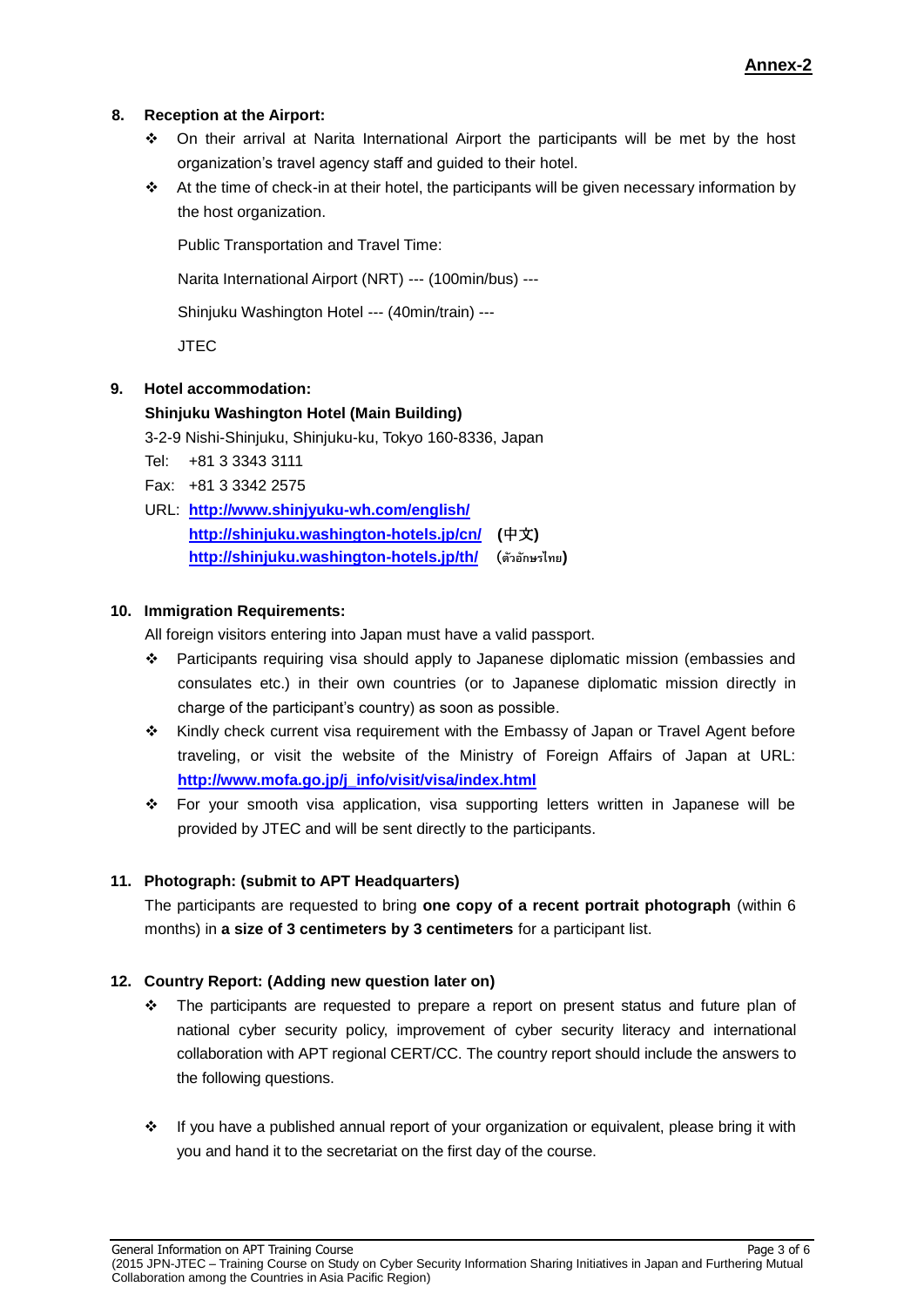Part I. Personal Details of Participant

- 1. Name of participant and nationality
- 2. Name of participant's organization and section
- 3. Type of organization (choose one of the following) a) Governmental organization (excluding public company)
	- b)Public company: fully/partly state-owned company (share/ownership percentage in case of partly state-owned company) or private business organization
- 4. Participant's special interests in his/her professional field.

Part II. Cyber security policy structure

Current cyber security policy and regulatory environment.

- 1. Basic laws governing cyber security
- 2. Main national organization in charge of standardization of cyber security policy.
- 3. Major challenges and problems that need to be solved in your country's cyber security sector
- 4. Participant's own experience and future prospects in his/her profession

Part III. Market Structure

- 1. Internet and Broadband
	- a) Business license(s) required, or other restrictions on operators
	- b) Number of service providers
	- c) Name of the largest service provider and its share of the market
	- d) Existence of CERT/CC at the largest service provider
	- e) Number of internet users through broadband lines (FTTH, xDSL, LTE, 3G, WiMAX and satellite communications…etc.)
	- f) Internet users per 1,000 inhabitants
	- g) Number of personal computers per 1,000 inhabitants
- 2. Internet Application Service
	- a) Name of popular Internet Application Services in your country (i.e. Facebook, LINE, Skype, Twitter, Weibo).
	- b) Name of search engines widely used in your country
	- c) Future program and schedule of e-government (GIS, national ID, etc.)

Part IV. General Questions

- 1. If your country has any difficulties with its cyber security infrastructure for Internet services, please indicate the current situation in accordance with the following: a) Any social, economical and/or technological factors which make it difficult to promote cyber security services in your country.
- 2. What kind of support/assistance do you want Japanese government or Japanese companies to?
- The report should be made as **Microsoft Power Point presentation format**.
- $\cdot \cdot$  The report should be forwarded to the host organization prior to the participants' arrival to Japan. It is requested that the country reports are **to be submitted to JTEC by attached files to e-mail by noon Japan Standard Time (UTC +9 hours), Thursday, October 22nd , 2015** (e-mail: **fujita@jtec.or.jp**).
- In case where participant have a published country report and/or annual report of participant's organization or equivalent, it is kindly advised that it (they) be brought with the participant and handed to the secretariat on the first day of the course.
- Presentation of country reports and discussion session is planned as part of the training course. ( **Country Report Presentation is scheduled on the first day of the course, October 26, 2015**)

General Information on APT Training Course **Page 4 of 6** and the state Page 4 of 6

<sup>(2015</sup> JPN-JTEC – Training Course on Study on Cyber Security Information Sharing Initiatives in Japan and Furthering Mutual Collaboration among the Countries in Asia Pacific Region)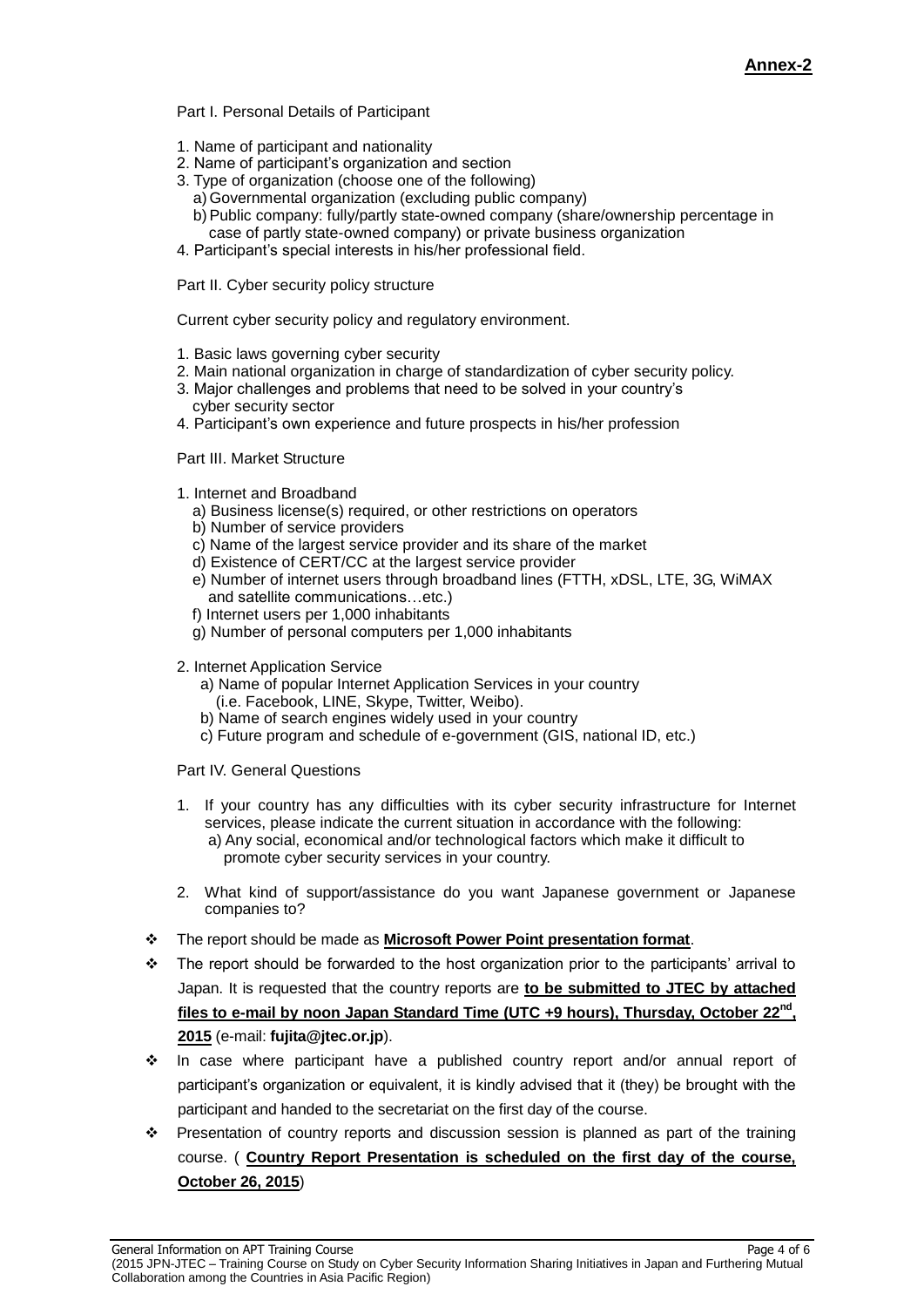# **13. Organization Chart:**

- The participants are requested to prepare an organization chart based on the attached sample Appendix 2.
- $\cdot \cdot$  It would help us very much if participant adds organization and / or inter-relation chart of cyber security management organizations of participant's country.

## **14. At Japanese Custom Office:**

- Japanese customs is fairly lenient and allows bringing in items necessary for personal use, however, firearms and other types of weapons and narcotics are strictly prohibited.
- For details please refer to the following website of Japanese Customs: **<http://www.customs.go.jp/english/summary/passenger.htm>**.

#### **15. Weather:**

- The latest weather information will be obtained at: **<http://www.jma.go.jp/en/yoho/index.html>**
- \* See the weekly forecast to obtain the weather, highest and lowest temperatures expected of each day of the corresponding week. – "Get more information on this area" -> pull down menu -> select "One-week forecasts"
- ❖ Please also refer to the following additional advices.

# **16. Additional Advices:**

It is advised that participants bring **shoes suitable and comfortable for walking**, as in principle, **public transportation system (Metro, Trains and Buses) will be used during the training** and it is sometimes required to walk certain distance to and from and between training venues. **Rain gears such as umbrellas are also essential**. In Japan, it can rain, sometimes all through the day, in any season of the year.

Please be well reminded that the month of **October is autumn in Japan**. Refer URL **<https://www.youtube.com/watch?v=m7G4kirK5WE>**

The participants are advised to **bring warm clothes**. (Average lowest and highest temperatures for October - during this course period - range from 11 degrees to 24 degrees Celsius.)

#### **17. Electric Current:**

Please note that commercial electricity in Tokyo is at **AC 100V 50Hz** with American type outlet plugs (**Type A Class II**). We ask that participants **bring transformer and plug adapter (American type outlet plug)** if they wish to use their own PCs in Japan.

# **18. Personal Computer (PC):**

During Training in Tokyo, all trainees will be making some reports with a PC.

All trainees will be beginning the presentation on 30th October. JTEC would like to recommend all trainees bringing your own PC with software of Microsoft Power Point for making some reports.

<sup>(2015</sup> JPN-JTEC – Training Course on Study on Cyber Security Information Sharing Initiatives in Japan and Furthering Mutual Collaboration among the Countries in Asia Pacific Region)